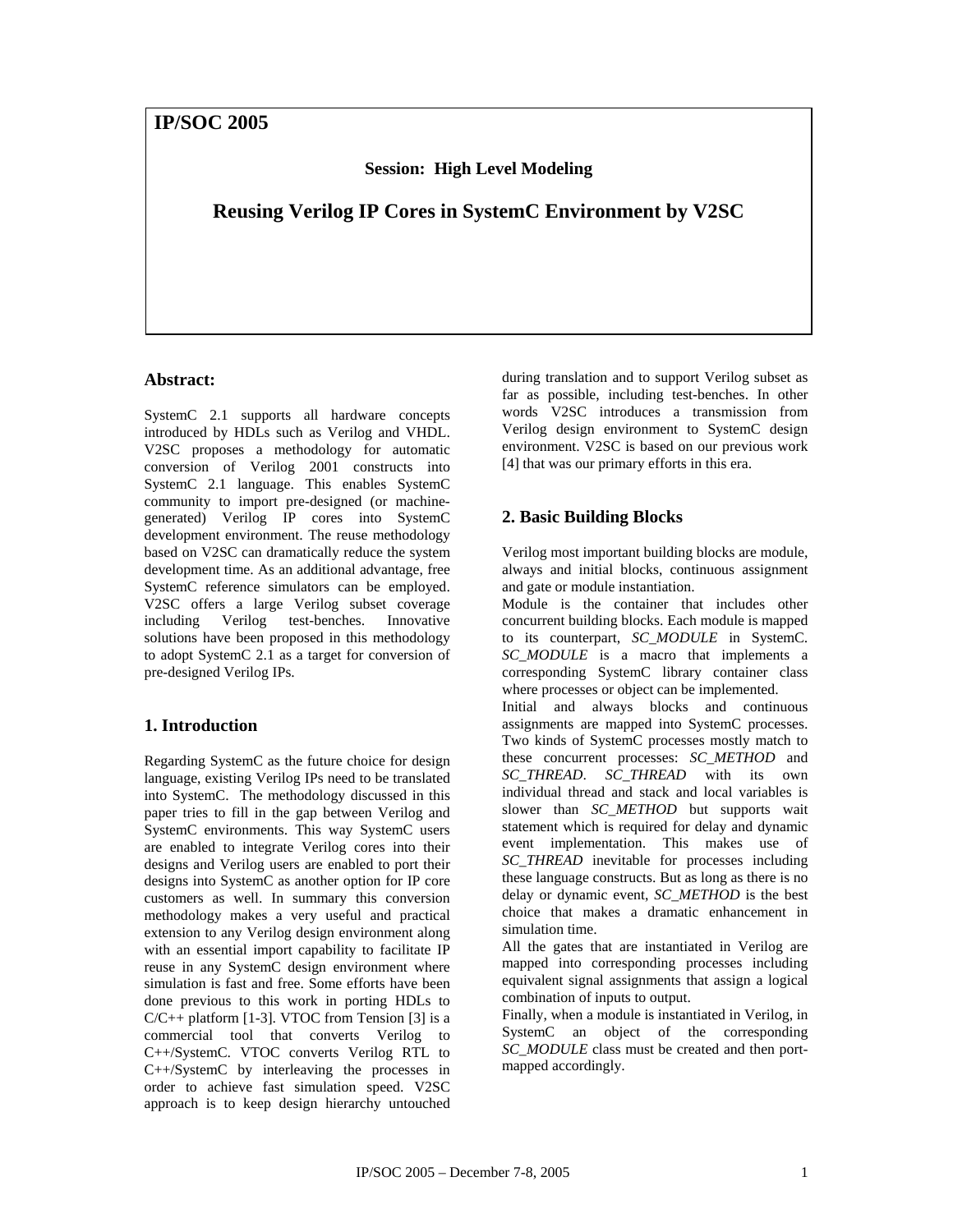## **3. Signals, Ports and Variables**

#### **3.1. Two-Value versus Four-Value Data Types**

In Verilog all types of signals, variables and ports are inherently four-value logic containing resolution function. In SystemC *sc\_logic* and *sc\_lv* types are perfect matches, but most of the time two-value logic sufficiently holds because most parts of circuits are designed with two-value logic. Considering that two-value logic makes simulation faster and more efficient, this methodology uses two-value logic as long as the functionality is not violated. Our methodology contains a two-four value logic recognition algorithm that decides which signals or variables must be declared as four-value and which as two-value ones.

This algorithm recognizes left values assigned by a "Z" either directly or indirectly as four-value logic. Also inout ports are considered as four-value logic signals in this algorithm.

There is a pair of two-value logic data types in SystemC (*bool*, *sc\_uint or sc\_int* ). *bool* is used for single-bit data types where *sc\_int* and *sc\_uint* are used for signed and unsigned vector data types respectively. Four-value logic signals and variables use *sc\_logic* and *sc\_lv*.

Table 1 shows coppesponding Verilog and SystemC data types.

|                 | <b>SystemC</b>   |                   |
|-----------------|------------------|-------------------|
| Verilog         | <b>Two-Value</b> | <b>Four-Value</b> |
| Single bit      | Bool             | sc_logic          |
| Unsigned vector | sc_uint,         | sc lv             |
|                 | sc_biguint       |                   |
| Signed vector   | sc_int,          | sc_lv             |
|                 | sc_bigint        |                   |

Table 1. Scalar and vector types.

#### **3.2. Verilog Registers in SystemC**

Verilog signals(wire) and ports(input, output, inout) have straight forward SystemC equivalent. But an object declared in Verilog with *reg* keyword may be used in the body as a variable or a signal. In order to determine this, the whole Verilog body must be passed once to observe how this object has been treated, i.e., as a variable or as a signal.

V2SC does this task through a built in algorithm. This algorithm sets Verilog *reg* declaration type as signal in following cases:

- 1. *Reg* variable is used as an event control of an always or an initial block.
- 2. *Reg* variable is used as a left-value of a nonblocking assignment.
- 3. *Reg* variable is used in right hand side expression of a continuous assignment.
- 4. *Reg* variable is used for port binding of a gate/module instantiation.

Table 2 shows Verilog and SystemC signals, ports and variables.

#### **3.3. Other Verilog types in SystemC**

There are different types in Verilog such as real, integer, time and so on. The way they are mapped into SystemC is depicted in table 3. Note that type integer in Verilog may be used as a signal or as a variable as well and needs to be cleared out. The way an integer is recognized to be a signal or a variable is the same as the way described for registers.

| Verilog  | <b>SystemC</b>        |  |
|----------|-----------------------|--|
| event    | sc_event              |  |
| real     | double                |  |
| realtime | double                |  |
| time     | sc time               |  |
| integer  | $int / sc_{int} < 32$ |  |

Table 3. Converted Verilog Types.

# **4. Mapping Summary**

Verilog is a very open language that makes world easy for users and hard for tool developers. Supporting some of Verilog constructs requires extra knowledge about that specific object that must be collected from other parts of circuit description. V2SC covers a large subset of Verilog constructs.

Wait statement that exists in SystemC 2.1, make dynamic events and delay implementation possible. Table 4. shows a brief report of covered Verilog language aspects and their match in SystemC.

|                              | <b>SystemC</b>           |                                                                                       |  |
|------------------------------|--------------------------|---------------------------------------------------------------------------------------|--|
| <b>Verilog</b>               | <b>Two-Value</b>         | <b>Four-Value</b>                                                                     |  |
| Variables (reg)              | Two-value types(Table 1) | Four-value types(Table 1)                                                             |  |
| Signals (wire/reg)           | sc_signal                | sc_signal_resolved<br>sc_signal_rv                                                    |  |
| Ports (input, output, inout) | sc in, sc out, sc inout  | sc in resolved/sc in rv<br>sc_out_resolved/sc_out_rv<br>sc_inout_resolved/sc_inout_rv |  |

Table 2. Converted Verilog Variables, Signals and Ports.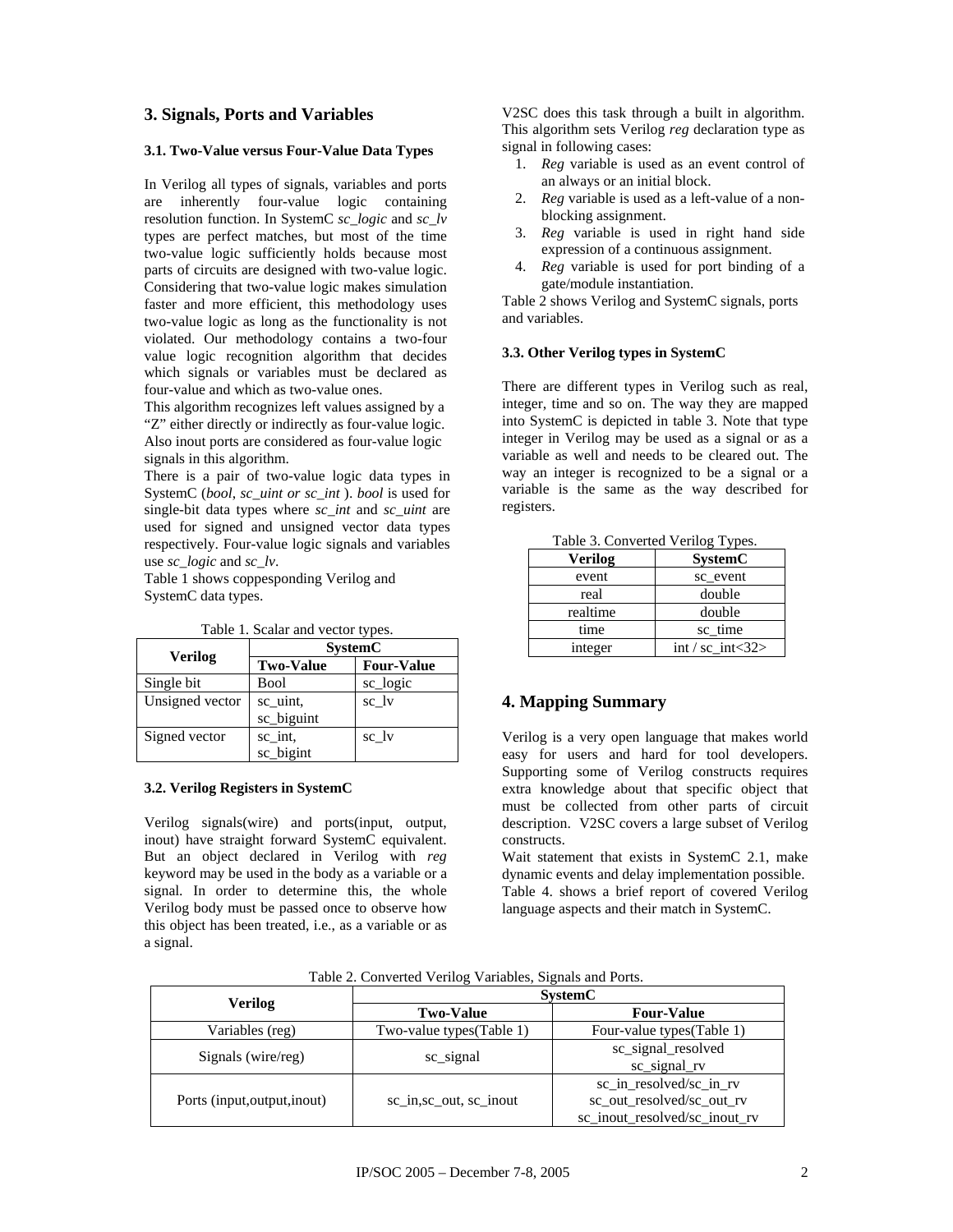|                                  | <b>Verilog Language Construct</b>                                                | <b>SystemC Target Construct</b>                                    |  |
|----------------------------------|----------------------------------------------------------------------------------|--------------------------------------------------------------------|--|
|                                  | <b>Module Declaration</b>                                                        | <b>SC_MODULE</b>                                                   |  |
|                                  | Verilog Process including<br>1. Continuous assignment<br>2. Always<br>3. Initial | SC_METHOD / SC_THREAD                                              |  |
|                                  | <b>UDP</b>                                                                       | <b>SC_MODULE</b>                                                   |  |
| <b>Building</b><br><b>Blocks</b> | Module instantiation                                                             | An object of module class is instantiated                          |  |
|                                  | Gate instantiation                                                               | SC_METHOD (macro based) /<br>SC_THREAD(macro based)                |  |
|                                  | <b>Task and Function</b>                                                         | $C++$ class function declaration                                   |  |
|                                  | Parameter                                                                        | $C++$ template class                                               |  |
|                                  | Localparam                                                                       | $C++$ static const declaration                                     |  |
|                                  | Conditional statement                                                            | $C++$ if-then-else                                                 |  |
|                                  | Case statement                                                                   | C++ switch statement                                               |  |
| <b>Control Flow</b>              | Case X/Case Z statement                                                          | $C++$ while statements along with masks to<br>cover intended cases |  |
|                                  | For, while, repeat, forever loops                                                | $C++$ for-while loops                                              |  |
|                                  | Disable statement                                                                | C++ goto statement                                                 |  |
| <b>Delay and</b><br>Event        | Static event                                                                     | Appropriate signal in sensitivity list                             |  |
|                                  | Dynamic event                                                                    | SystemC wait construct                                             |  |
|                                  | Wait statement                                                                   | SystemC wait construct                                             |  |
|                                  | Delay                                                                            | SystemC wait construct                                             |  |

Table 4. Mapping Summary.

### **5. Main Features**

Although Verilog is inherently C-like in its nature, there isn't an exact match for each Verilog construct in SystemC and there is no straight forward way from Verilog into SystemC. Several conversion techniques have been employed in order to keep functionality intact and make SystemC output behave the same as Verilog input. Some of the techniques are listed below.

#### **5.1. Signal Handler**

SystemC signals and ports lack bit-select and range-select operators. When a single bit or a part of a multi-bit signal/port needs to be written, temporal variable is declared and used instead and then actual signal/port is updated. This case happens when such signals are used in port mapping of a gate or module instantiation too. At the time of port mapping, if expressional signals (e.g., a&b) are used, the same procedure must be done. The updating task is done in a separate process called *signal\_handler*. *Signal\_handler* is a simple and light-weighted built-in updater engine

sensitive to all involved signals. Figure 1 illustrates this more clearly.

```
Verilog
module m1(input a, input b, output 
out); 
     sub1 X(out,a&b); 
endmodule
SystemC
SC_MODULE(m1) 
\left\{ \right.sc_in<br/>bool> a;
    sc_in<bool> b;
    sc_out<bool> out;
     sub1 X; 
     sc_signal<bool> a_and_b; 
     void v2sc_signal_handler() { 
          a_and_b = a.read() & b.read(); 
     }
     SC_CTOR(m1) : X ("X") { 
        X (out, a_and_b);
         SC_METHOD(v2sc_signal_handler); 
         sensitive << a << b; 
     } 
}
```
Figure1. Signal Handler Engine.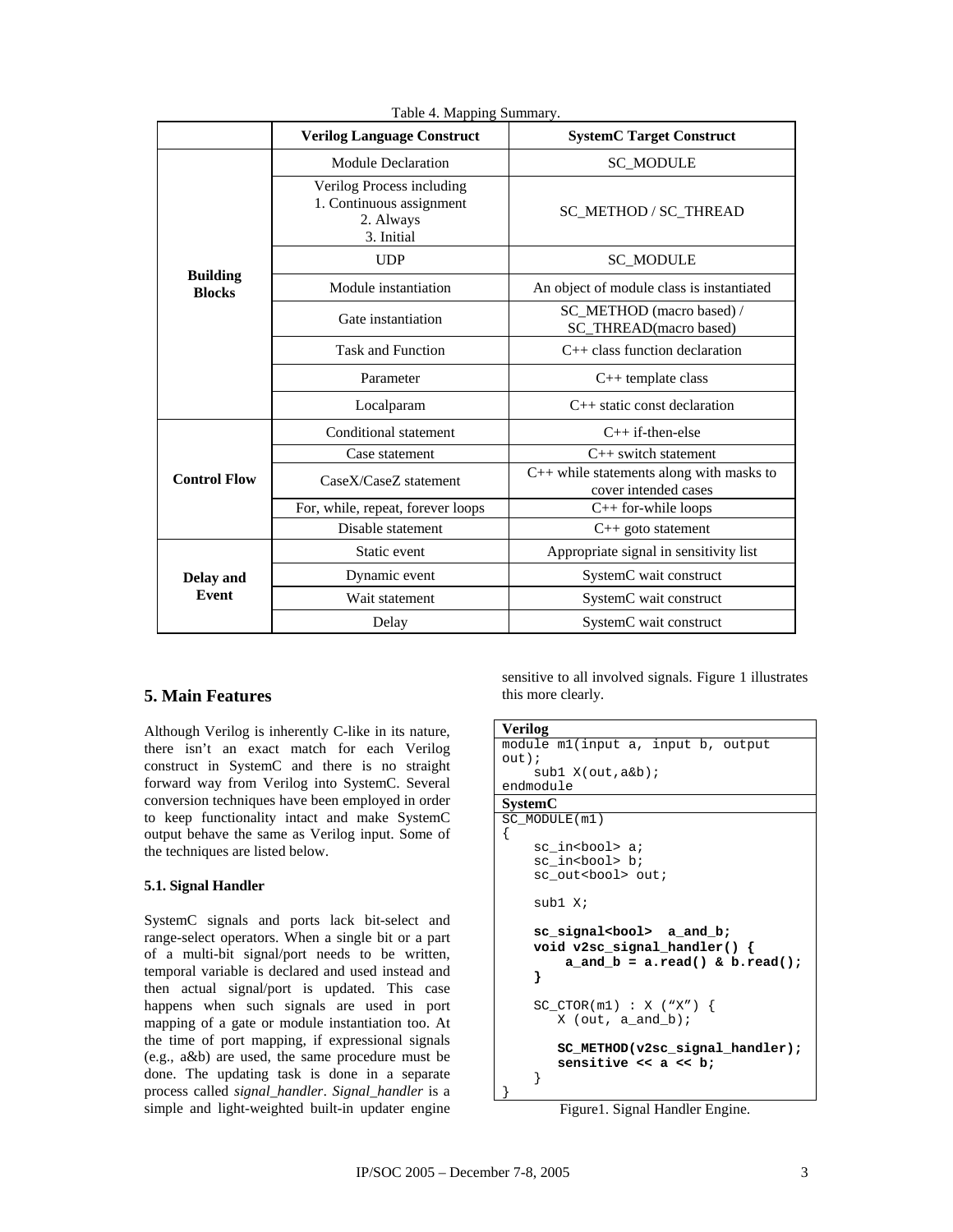#### **5.2. Process Merging**

Lack of bit/part select of SystemC signals leads to declaring temporary variables for them. These temporary variables do not follow the semantic of a signal and in some cases cause problem in the functionality of the generated SystemC code. For example in the following code the two separated continues assignment with same left hand side should be merged in SystemC generated code to achieve correct SystemC functionality.

| <b>Verilog</b> |                        |                                   |
|----------------|------------------------|-----------------------------------|
|                | assign $a[0] = exp1$ ; |                                   |
|                | assign $a[1] = exp2$ ; |                                   |
| <b>SystemC</b> |                        |                                   |
|                |                        | void assign_process_complex()     |
|                |                        |                                   |
|                |                        | $sc\_uint < 2$ > a_tmp(a.read()); |
|                | a $tmp[0] = exp1$ ;    |                                   |
|                | $a_tmp[1] = exp2$      |                                   |
|                | $a = a$ tmp;           |                                   |
|                |                        |                                   |

Figure 2. Process Merging Example.

V2SC process merging algorithm recognizes these cases and merges the processes for correct functionality.

#### **5.2. CaseX Handling**

V2SC uses built-in masks in order to support Verilog casex construct. V2SC is equipped with an algorithm that generates a mask based on the value of case expression. Case item is ANDed with this mask and the value out of this operation is compared with another mask that is generated by replacing case expression 'x' values by '0'.

| Verilog                      |
|------------------------------|
| casex(s)                     |
| $3!b00x: x = ai$             |
| $3'blx1: x = bi$             |
| $default: x = ci$            |
| endcase                      |
| <b>SystemC</b>               |
| doł                          |
| int value = $s.read()$ ;     |
| if( value & $6 == 0$ ) {     |
| $x = a.read()$ ; break; }    |
| if( value & $5 == 5$ ) {     |
| $x = b.read()$ ; break; }    |
| // default                   |
| $\{ x = c.read() : break \}$ |
| while(0);                    |

Figure 3. CaseX example.

# **5.3. Blocking and Non-blocking**

V2SC decides whether a Verilog *reg* is used as a signal or as a variable and the corresponding type is declared and used. Therefore when there is no dealy the semantic of blocking and non-blocking assignments are handled automatically. But in presence of a delay, the flow of program differs in blocking and non-blocking assignments.

Using delayed blocking and non-blocking assignment combined in an always block is not common and not supported, but this combination may be used in an initial block for implementing a test-bench that is supported as described in 5.4.

#### **5.4. Test-Benches**

Generally a Verilog test-bench is an initial block where there is a combination of delays and a series of assignments to the inputs of the unit under test along with a clock-generator always block that both of them are neatly converted into SystemC. Inside the initial block, a blocking assignment behaves as a normal sequential assignment; it blocks program flow for the amount of delay if there is any, does its task and then transfers the program flow to the next statement. But a non-blocking assignment, as its name suggests, doesn't block the program flow and introduces concurrency into sequential blocks. If there is no delay, the semantic of a blocking assignment is similar to assigning to a variable and the semantic of a non-blocking assignment is equivalent to assigning a signal in SystemC. When there is delayed non-blocking assignment, in order to keep the concurrency it suggest, individual separate processes are generated for each one.

| <b>Verilog</b>                 |
|--------------------------------|
| Initial                        |
| begin                          |
| $a \le 0;$                     |
| $b \le 0;$                     |
| $C \le 0;$                     |
| $a \leq #54$                   |
| $b \leq 488$                   |
| $c \leq \pm 10$ 1;             |
| end                            |
| <b>SystemC</b>                 |
| Void process_a()<br>{          |
| $a = 0;$                       |
| $wait(5, SC_N)$ ;              |
| $a = 4;$                       |
| $\}$                           |
| void process_b()               |
| {                              |
| $b = 0;$                       |
| $wait(8, SC_NS);$              |
| $b = 8i$                       |
| }                              |
|                                |
| void process_c()<br>ſ          |
| $C = 0;$                       |
|                                |
| $wait(10, SC_N)$ ;<br>$c = 1;$ |
|                                |
| }                              |

Figure 5. Non-Blocking assignment in test-benches.